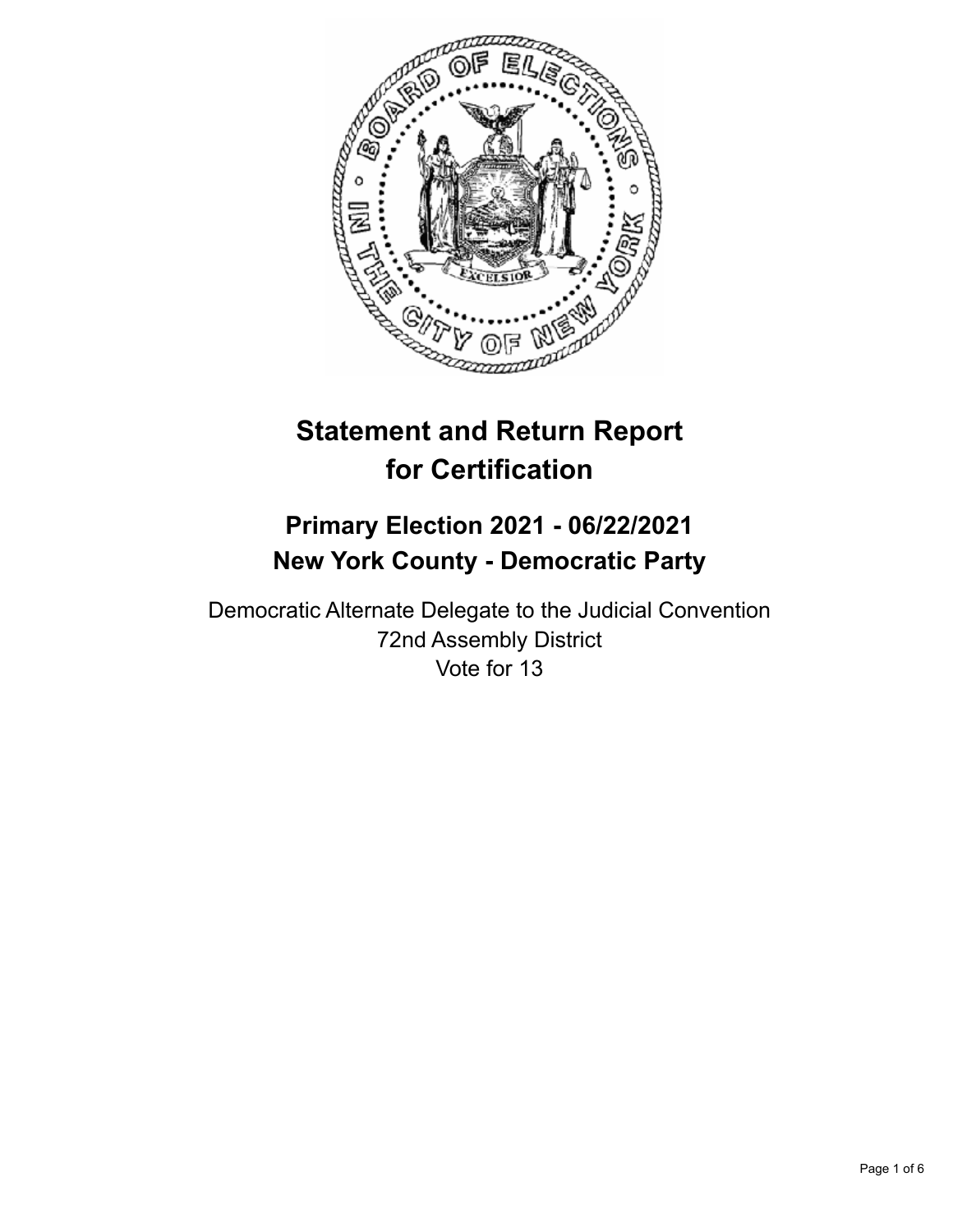

#### **Assembly District 72**

| <b>PUBLIC COUNTER</b>                                    | 13,757       |
|----------------------------------------------------------|--------------|
| MANUALLY COUNTED EMERGENCY                               | 0            |
| <b>ABSENTEE / MILITARY</b>                               | 1,081        |
| <b>AFFIDAVIT</b>                                         | 81           |
| <b>Total Ballots</b>                                     | 14,919       |
| Less - Inapplicable Federal/Special Presidential Ballots | 0            |
| <b>Total Applicable Ballots</b>                          | 14,919       |
| <b>JOSE LOUIS ESPIRITUSANTO</b>                          | 2,438        |
| FERNANDO MENDEZ                                          | 2,623        |
| <b>BRUNILDA L. RODRIGUEZ</b>                             | 2,689        |
| <b>NORIS R. CASILLA</b>                                  | 1,954        |
| <b>IRIS BALTAZAR</b>                                     | 2,522        |
| <b>JUANA E. MARTINEZ-REYES</b>                           | 2,464        |
| LICETTE VASQUEZ                                          | 2,508        |
| ROSARIO CAPELLAN                                         | 2,363        |
| <b>NERYS RODRIGUEZ</b>                                   | 2,232        |
| <b>MICAELA LUGO</b>                                      | 2,183        |
| <b>ISABEL CUELLO</b>                                     | 2,417        |
| ANGELA RODRIGUEZ                                         | 3,400        |
| <b>JOSENIA DOMINGUEZ</b>                                 | 2,357        |
| DORCA REYNOSO                                            | 2,828        |
| <b>DYLAN HAYRE</b>                                       | 1,417        |
| <b>DANA HOCKENBURY</b>                                   | 1,962        |
| ANDREA KORNBLUTH                                         | 1,981        |
| <b>GRAHAM CIRAULO</b>                                    | 1,410        |
| <b>GABRIELLE SHATAN</b>                                  | 1,854        |
| LAURA DAIGEN-AYALA                                       | 2,208        |
| NICHOLAS LYNDON                                          | 1,475        |
| PAUL STEWART-STAND                                       | 1,451        |
| NICOLE CASTRONOVA                                        | 1,944        |
| PHILIP SIMPSON                                           | 1,637        |
| <b>GAIL SULLIVAN</b>                                     | 2,014        |
| YAEL LEOPOLD                                             | 1,748        |
| ALICE TODD (WRITE-IN)                                    | 1            |
| ANDREW MANCILLA (WRITE-IN)                               | 1            |
| ANGELA LIPSMAN (WRITE-IN)                                | $\mathbf{1}$ |
| BRANDON ALIVEWIEK (WRITE-IN)                             | 1            |
| BRENDA HEALY (WRITE-IN)                                  | 1            |
| <b>BULBAN SALIM (WRITE-IN)</b>                           | $\mathbf{1}$ |
| CARLA SANDERSON (WRITE-IN)                               | 1            |
| CARMEN DE BASA (WRITE-IN)                                | 1            |
| CHARLES B. UDOH (WRITE-IN)                               | $\mathbf{1}$ |
| CINTHYA MENDEZ (WRITE-IN)                                | 1            |
| CURTIS SLIWA (WRITE-IN)                                  | 1            |
| DANIEL LIPSMAN (WRITE-IN)                                | $\mathbf{1}$ |
| DANIEL SHILIAN (WRITE-IN)                                | 1            |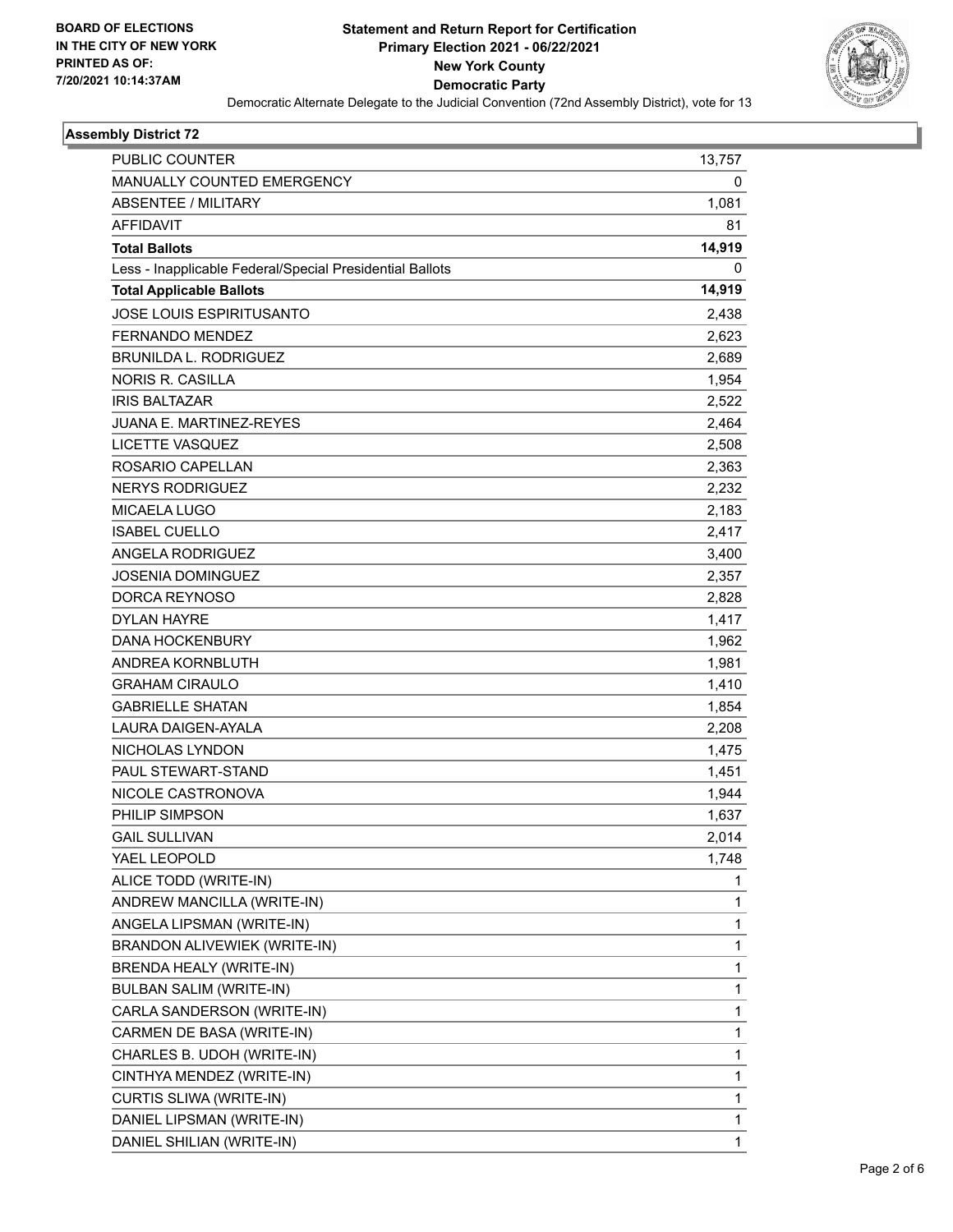

#### **Assembly District 72**

| ELIZABETH A. PIZIO (WRITE-IN)             | 1       |
|-------------------------------------------|---------|
| ELIZABETH SALAZAR (WRITE-IN)              | 1       |
| GABRIELLE SHATAW (WRITE-IN)               | 1       |
| HART LEVINE (WRITE-IN)                    | 1       |
| IRA SAIGER (WRITE-IN)                     | 1       |
| JAMES NOEKER (WRITE-IN)                   | 1       |
| JEFFREY M. HORNE (WRITE-IN)               | 1       |
| JON DUBOIS (WRITE-IN)                     | 1       |
| JORGE BAUTISTA (WRITE-IN)                 | 1       |
| JOSE DAVID BENITEZ (WRITE-IN)             | 1       |
| JOSELYN MINAYA (WRITE-IN)                 | 1       |
| JOSEPH R. COROZZO (WRITE-IN)              | 1       |
| JUAN J. GUTIERREZ (WRITE-IN)              | 1       |
| KOFI DEBRAH-DWAMENA II (WRITE-IN)         | 1       |
| MICHAEL AKERS (WRITE-IN)                  | 1       |
| PAPERBOY LOVE PRINCE (WRITE-IN)           | 1       |
| PATRICIA A. WHITE (WRITE-IN)              | 1       |
| PATRICK BLANCHFIELD (WRITE-IN)            | 1       |
| PATRICK SHAW-KITCH (WRITE-IN)             | 1       |
| PAULA LEV (WRITE-IN)                      | 1       |
| PETER HEALY (WRITE-IN)                    | 1       |
| ROBERT FANTONE (WRITE-IN)                 | 1       |
| RODNEY HOKEMI (WRITE-IN)                  | 1       |
| SEVRIN ANNE MASON (WRITE-IN)              | 1       |
| SHIRLEY JACKSON (WRITE-IN)                | 1       |
| SILVIA SMITH (WRITE-IN)                   | 1       |
| SUSAN NILTEMIA (WRITE-IN)                 | 1       |
| UNATTRIBUTABLE WRITE-IN (WRITE-IN)        | 97      |
| UNCOUNTED WRITE-IN PER STATUTE (WRITE-IN) | 1       |
| URSULA LIPSMAN (WRITE-IN)                 | 1       |
| WILLIAM CARTER (WRITE-IN)                 | 1       |
| WILLIAM LING (WRITE-IN)                   | 1       |
| WREN HARRINGTON (WRITE-IN)                | 1       |
| YARIM MACHADO (WRITE-IN)                  | 1       |
| YDANIS RODRIGUEZ (WRITE-IN)               | 1       |
| <b>Total Votes</b>                        | 56,223  |
| Unrecorded                                | 137,724 |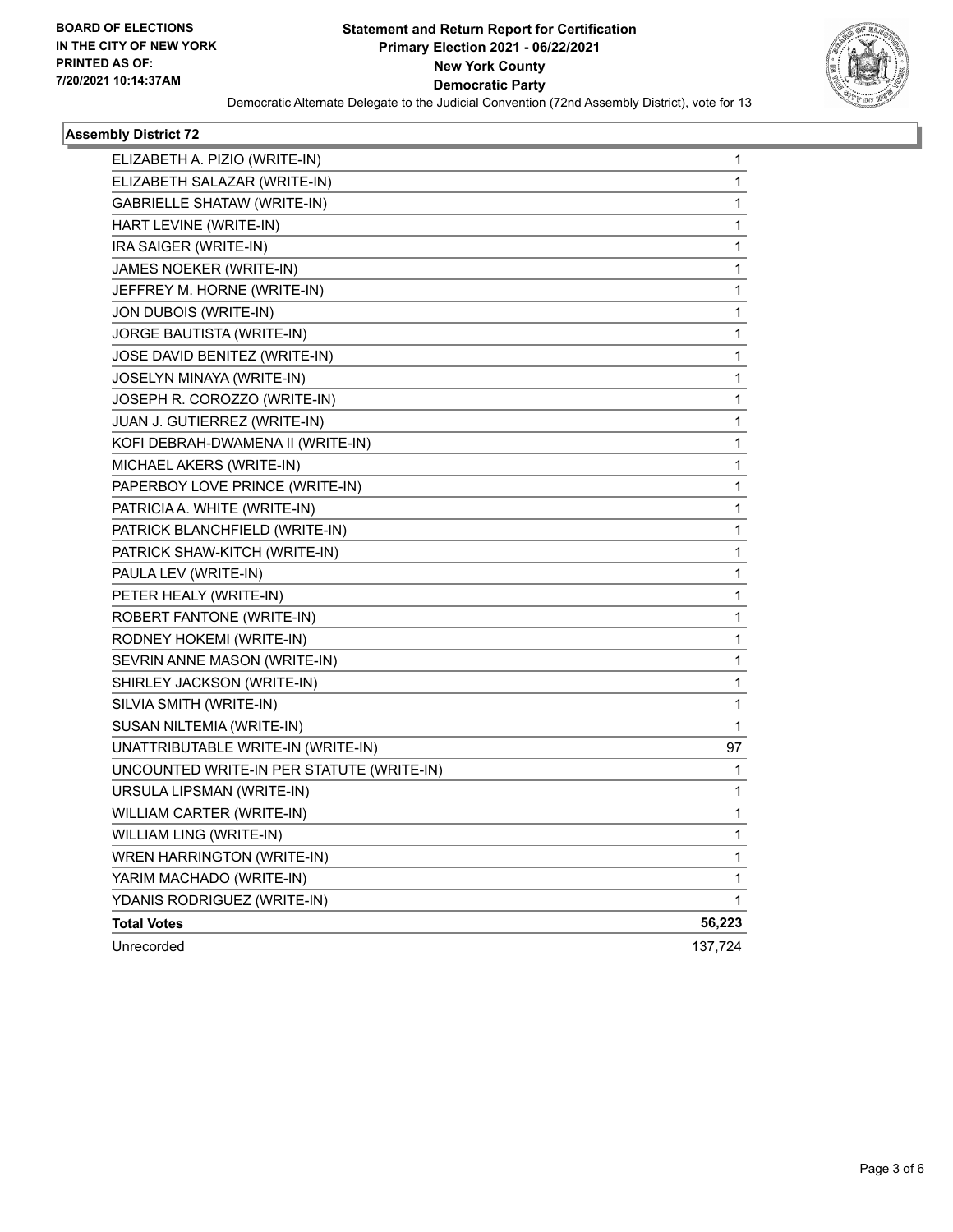

#### **Total for Democratic Alternate Delegate to the Judicial Convention (72nd Assembly District) - New York County**

| PUBLIC COUNTER                                           | 13,757 |
|----------------------------------------------------------|--------|
| MANUALLY COUNTED EMERGENCY                               | 0      |
| <b>ABSENTEE / MILITARY</b>                               | 1,081  |
| <b>AFFIDAVIT</b>                                         | 81     |
| <b>Total Ballots</b>                                     | 14,919 |
| Less - Inapplicable Federal/Special Presidential Ballots | 0      |
| <b>Total Applicable Ballots</b>                          | 14,919 |
| <b>JOSE LOUIS ESPIRITUSANTO</b>                          | 2,438  |
| FERNANDO MENDEZ                                          | 2,623  |
| <b>BRUNILDA L. RODRIGUEZ</b>                             | 2,689  |
| <b>NORIS R. CASILLA</b>                                  | 1,954  |
| <b>IRIS BALTAZAR</b>                                     | 2,522  |
| <b>JUANA E. MARTINEZ-REYES</b>                           | 2,464  |
| LICETTE VASQUEZ                                          | 2,508  |
| ROSARIO CAPELLAN                                         | 2,363  |
| <b>NERYS RODRIGUEZ</b>                                   | 2,232  |
| MICAELA LUGO                                             | 2,183  |
| <b>ISABEL CUELLO</b>                                     | 2,417  |
| ANGELA RODRIGUEZ                                         | 3,400  |
| JOSENIA DOMINGUEZ                                        | 2,357  |
| DORCA REYNOSO                                            | 2,828  |
| <b>DYLAN HAYRE</b>                                       | 1,417  |
| <b>DANA HOCKENBURY</b>                                   | 1,962  |
| ANDREA KORNBLUTH                                         | 1,981  |
| <b>GRAHAM CIRAULO</b>                                    | 1,410  |
| <b>GABRIELLE SHATAN</b>                                  | 1,854  |
| LAURA DAIGEN-AYALA                                       | 2,208  |
| NICHOLAS LYNDON                                          | 1,475  |
| PAUL STEWART-STAND                                       | 1,451  |
| NICOLE CASTRONOVA                                        | 1,944  |
| PHILIP SIMPSON                                           | 1,637  |
| <b>GAIL SULLIVAN</b>                                     | 2,014  |
| YAEL LEOPOLD                                             | 1,748  |
| ALICE TODD (WRITE-IN)                                    | 1      |
| ANDREW MANCILLA (WRITE-IN)                               | 1      |
| ANGELA LIPSMAN (WRITE-IN)                                | 1      |
| BRANDON ALIVEWIEK (WRITE-IN)                             | 1      |
| BRENDA HEALY (WRITE-IN)                                  | 1      |
| <b>BULBAN SALIM (WRITE-IN)</b>                           | 1      |
| CARLA SANDERSON (WRITE-IN)                               | 1      |
| CARMEN DE BASA (WRITE-IN)                                | 1      |
| CHARLES B. UDOH (WRITE-IN)                               | 1      |
| CINTHYA MENDEZ (WRITE-IN)                                | 1      |
| CURTIS SLIWA (WRITE-IN)                                  | 1      |
| DANIEL LIPSMAN (WRITE-IN)                                | 1      |
| DANIEL SHILIAN (WRITE-IN)                                | 1      |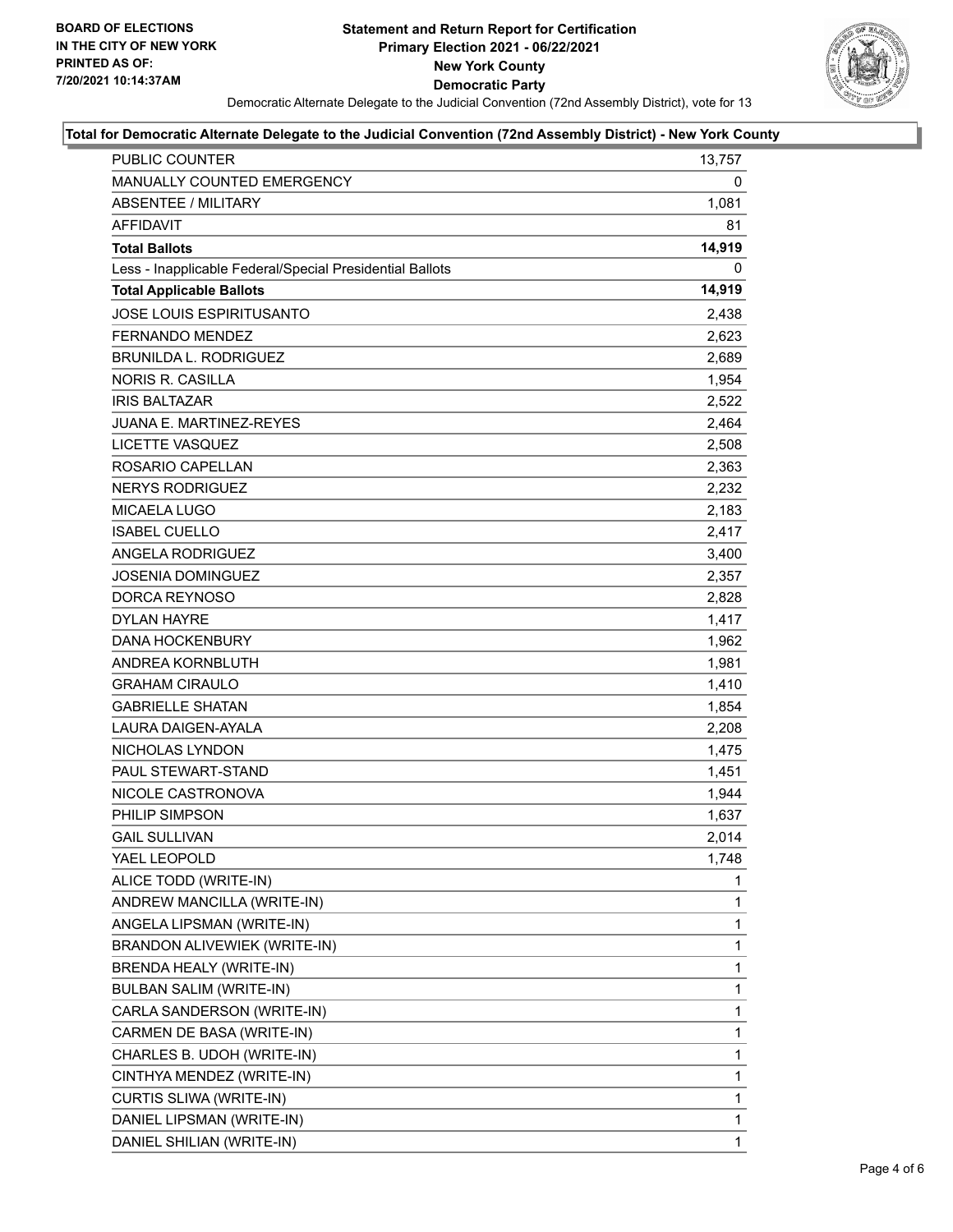

#### **Total for Democratic Alternate Delegate to the Judicial Convention (72nd Assembly District) - New York County**

| ELIZABETH A. PIZIO (WRITE-IN)             | 1           |
|-------------------------------------------|-------------|
| ELIZABETH SALAZAR (WRITE-IN)              | 1           |
| GABRIELLE SHATAW (WRITE-IN)               | 1           |
| HART LEVINE (WRITE-IN)                    | 1           |
| IRA SAIGER (WRITE-IN)                     | 1           |
| JAMES NOEKER (WRITE-IN)                   | 1           |
| JEFFREY M. HORNE (WRITE-IN)               | 1           |
| JON DUBOIS (WRITE-IN)                     | 1           |
| JORGE BAUTISTA (WRITE-IN)                 | 1           |
| JOSE DAVID BENITEZ (WRITE-IN)             | 1           |
| JOSELYN MINAYA (WRITE-IN)                 | 1           |
| JOSEPH R. COROZZO (WRITE-IN)              | 1           |
| JUAN J. GUTIERREZ (WRITE-IN)              | 1           |
| KOFI DEBRAH-DWAMENA II (WRITE-IN)         | 1           |
| MICHAEL AKERS (WRITE-IN)                  | 1           |
| PAPERBOY LOVE PRINCE (WRITE-IN)           | 1           |
| PATRICIA A. WHITE (WRITE-IN)              | 1           |
| PATRICK BLANCHFIELD (WRITE-IN)            | 1           |
| PATRICK SHAW-KITCH (WRITE-IN)             | 1           |
| PAULA LEV (WRITE-IN)                      | 1           |
| PETER HEALY (WRITE-IN)                    | 1           |
| ROBERT FANTONE (WRITE-IN)                 | 1           |
| RODNEY HOKEMI (WRITE-IN)                  | 1           |
| SEVRIN ANNE MASON (WRITE-IN)              | 1           |
| SHIRLEY JACKSON (WRITE-IN)                | 1           |
| SILVIA SMITH (WRITE-IN)                   | 1           |
| SUSAN NILTEMIA (WRITE-IN)                 | 1           |
| UNATTRIBUTABLE WRITE-IN (WRITE-IN)        | 97          |
| UNCOUNTED WRITE-IN PER STATUTE (WRITE-IN) | 1           |
| URSULA LIPSMAN (WRITE-IN)                 | 1           |
| WILLIAM CARTER (WRITE-IN)                 | 1           |
| WILLIAM LING (WRITE-IN)                   | 1           |
| WREN HARRINGTON (WRITE-IN)                | 1           |
| YARIM MACHADO (WRITE-IN)                  | 1           |
| YDANIS RODRIGUEZ (WRITE-IN)               | $\mathbf 1$ |
| <b>Total Votes</b>                        | 56,223      |
| Unrecorded                                | 137,724     |